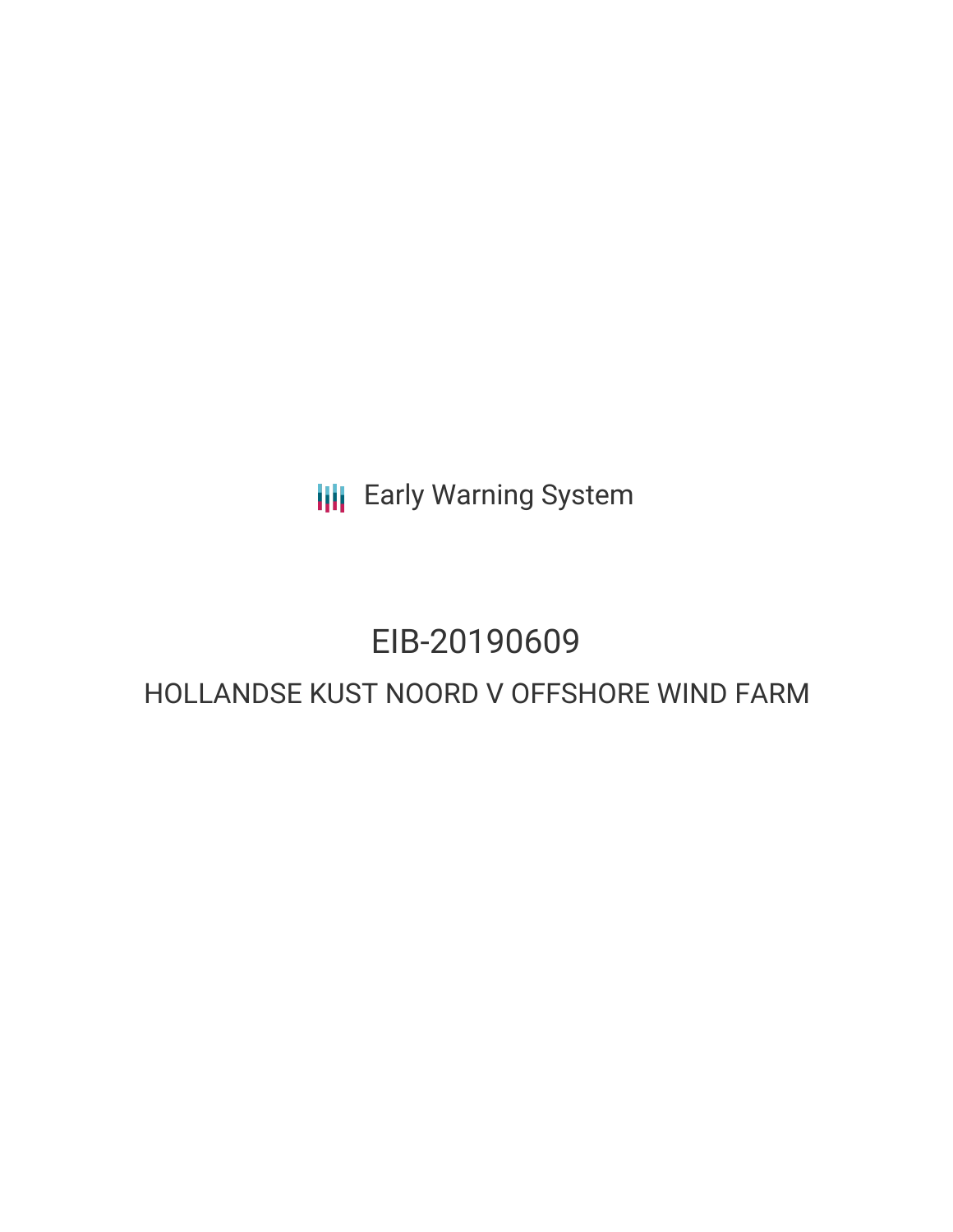

### **Quick Facts**

| <b>Countries</b>               | <b>Netherlands</b>             |
|--------------------------------|--------------------------------|
| <b>Financial Institutions</b>  | European Investment Bank (EIB) |
| <b>Status</b>                  | Approved                       |
| <b>Bank Risk Rating</b>        | U                              |
| <b>Voting Date</b>             | 2020-03-16                     |
| <b>Borrower</b>                | KONINKRIJK DER NEDERLANDEN     |
| <b>Sectors</b>                 | Energy                         |
| <b>Investment Type(s)</b>      | Loan                           |
| <b>Investment Amount (USD)</b> | \$558.19 million               |
| <b>Loan Amount (USD)</b>       | \$558.19 million               |
| <b>Project Cost (USD)</b>      | \$1,561.82 million             |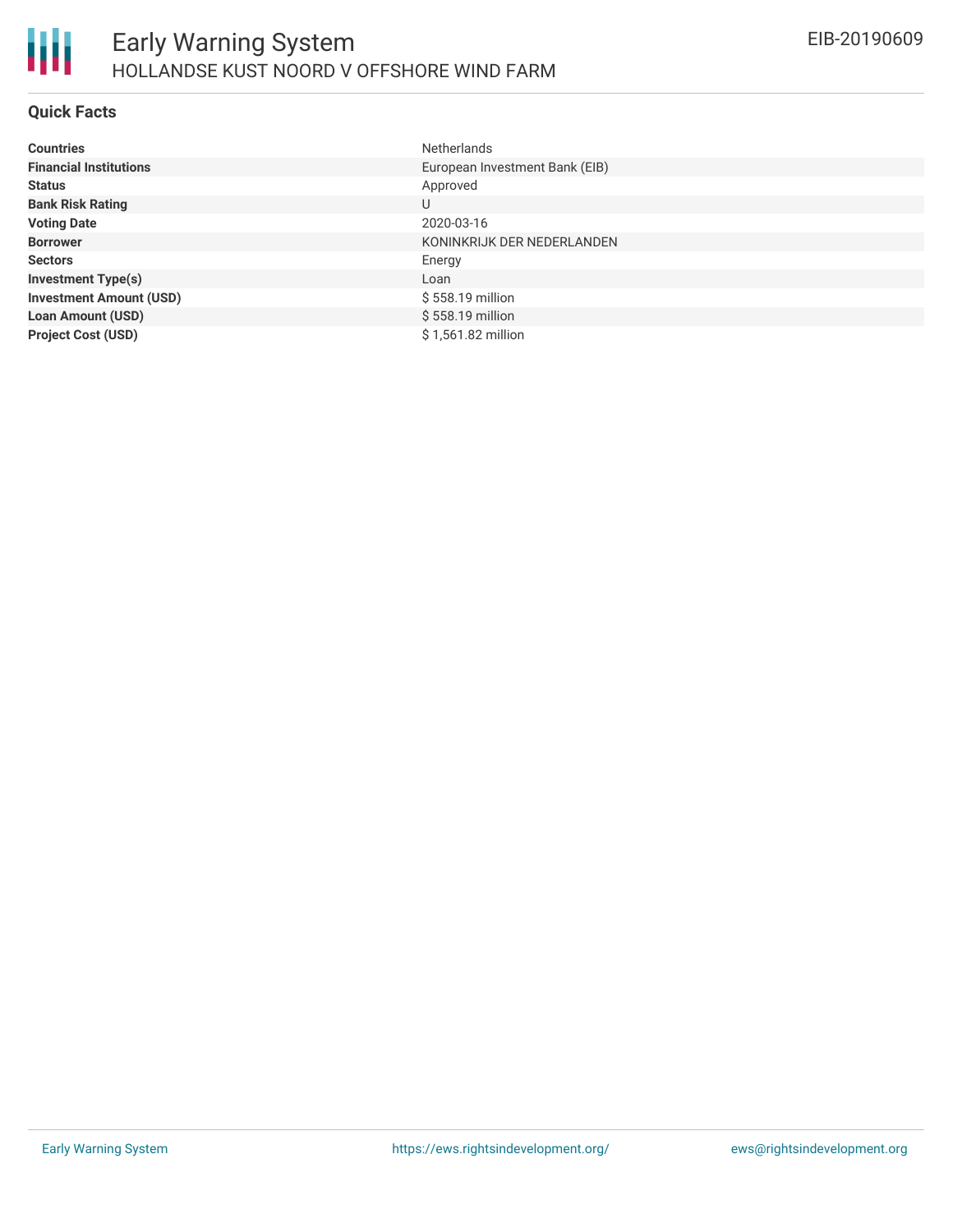

### **Project Description**

According to EIB website, the project will finance the construction of an offshore wind farm with capacity of approximately 700 MW, located 18.5km off the Dutch North coast, in the "Hollandse Kust Noord" wind farm zone.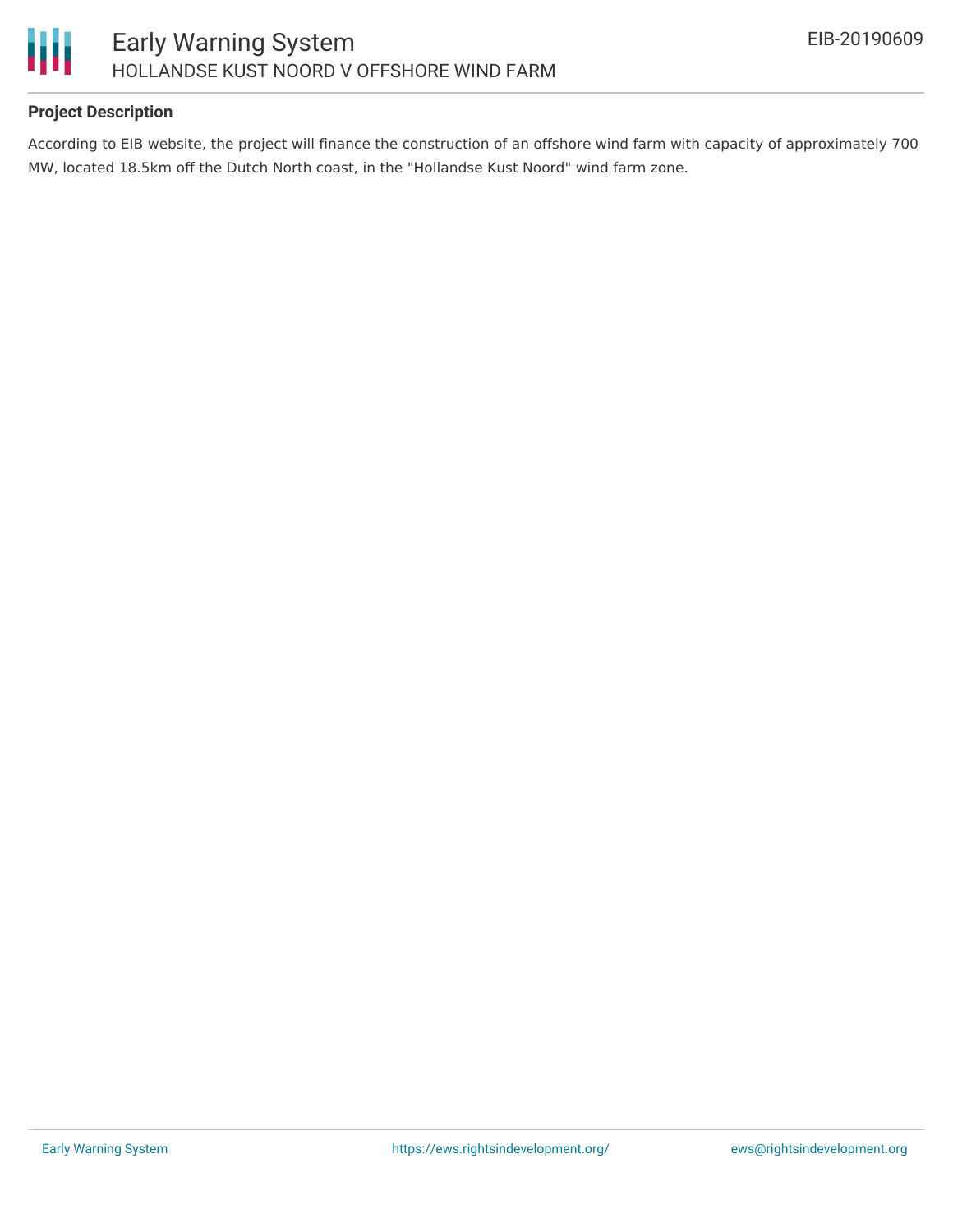# 朋

### **Investment Description**

European Investment Bank (EIB)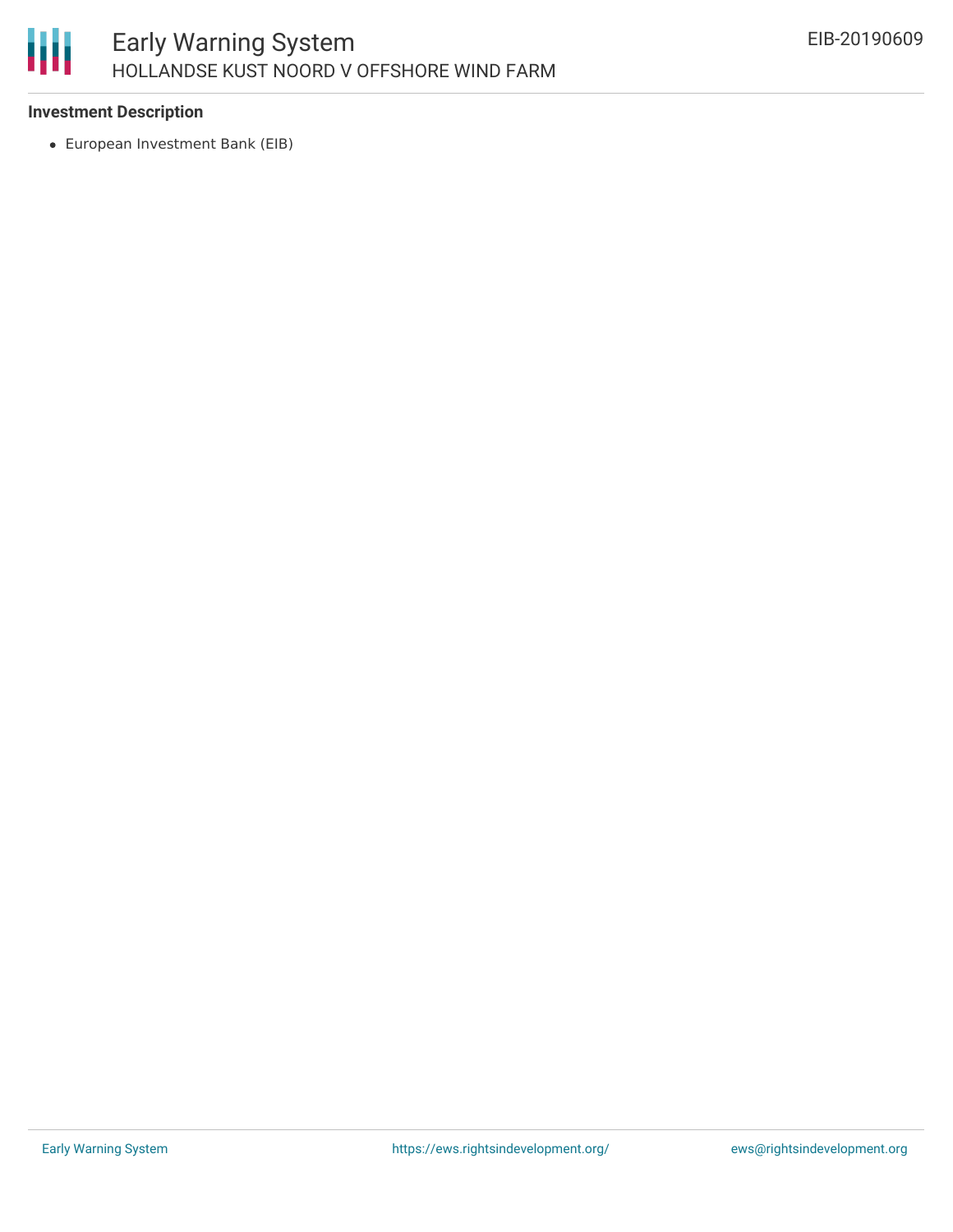### **Contact Information**

No contact information provided at the time of disclosure.

#### **ACCOUNTABILITY MECHANISM OF EIB**

The EIB Complaints Mechanism is designed to facilitate and handle complaints against the EIB by individuals, organizations or corporations affected by EIB activities. When exercising the right to lodge a complaint against the EIB, any member of the public has access to a two-tier procedure, one internal - the Complaints Mechanism Office - and one external - the European Ombudsman. A complaint can be lodged via a written communication addressed to the Secretary General of the EIB, via email to the dedicated email address complaints@eib.org, by completing the online complaint form available at the following address: http://www.eib.org/complaints/form, via fax or delivered directly to the EIB Complaints Mechanism Division, any EIB local representation office or any EIB staff. For further details, check:

http://www.eib.org/attachments/strategies/complaints\_mechanism\_policy\_en.pdf

When dissatisfied with a complaint to the EIB Complaints Mechanism, citizens can then turn towards the European Ombudsman. A memorandum of Understanding has been signed between the EIB and the European Ombudsman establishes that citizens (even outside of the EU if the Ombudsman finds their complaint justified) can turn towards the Ombudsman on issues related to 'maladministration' by the EIB. Note that before going to the Ombudsman, an attempt must be made to resolve the case by contacting the EIB. In addition, the complaint must be made within two years of the date when the facts on which your complaint is based became known to you. You can write to the Ombudsman in any of the languages of the European Union. Additional details, including filing requirements and complaint forms, are available at: http://www.ombudsman.europa.eu/atyourservice/interactiveguide.faces